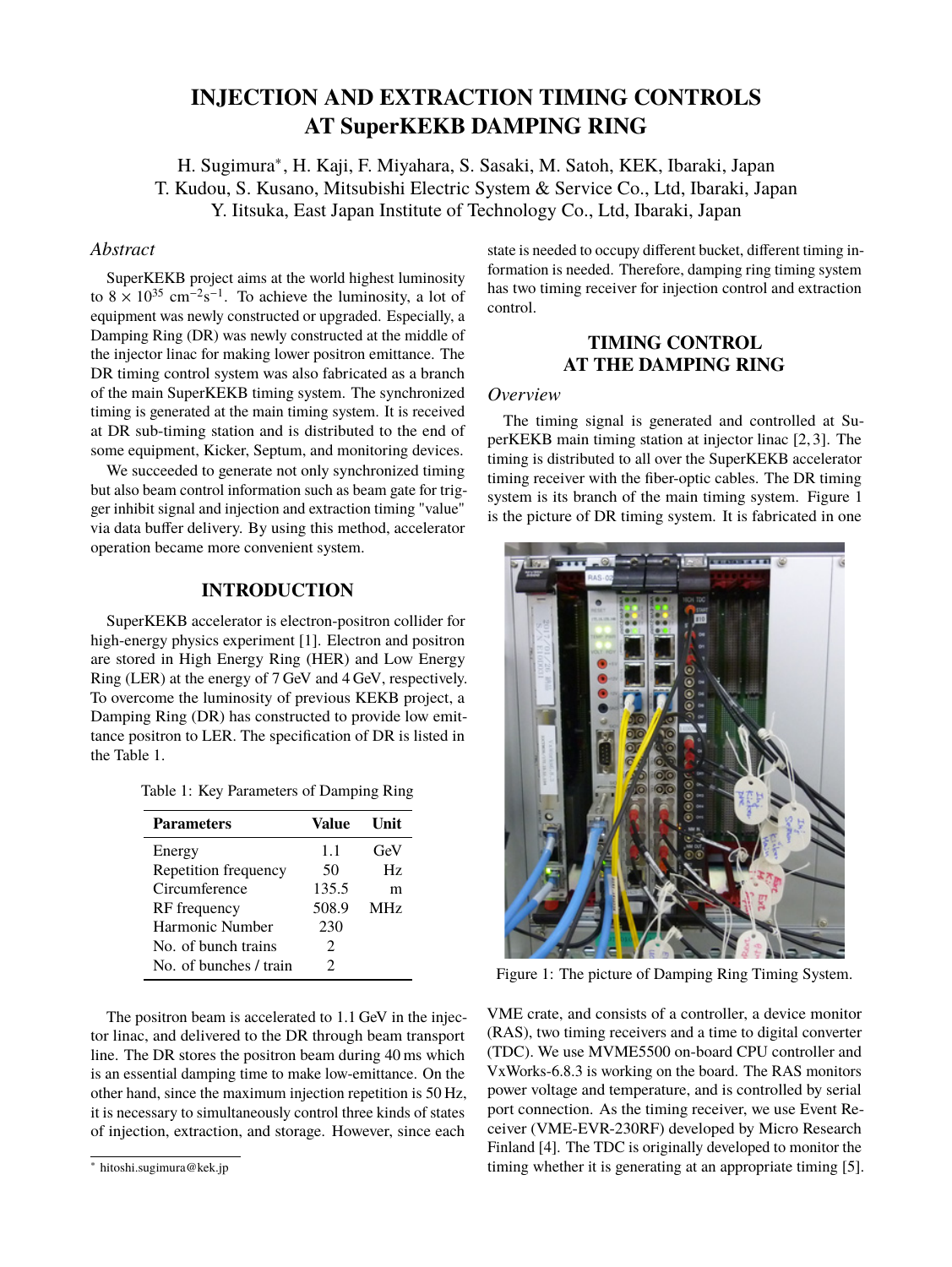All the generated timings are distributed to TDC and each device.

The timing system receives timing as a digitized 8-bit "event code" with fiber-optic cable, then generate the trigger when suitable event code is received. So, we call the system "event timing system". Application software is developed as EPICS device support [6].

## *Beam Gate Control*

We integrated Beam Gate control system to event timing system by using "distributed bus bit" [7]. The distributed bus bit is one of the function of MRF event timing module and it can be transferred 8 types of bit information simultaneously. By using this function, we can change beam gate status faster than EPICS process and control each device independently. When the beam gate status is changed, the signal is input to Event Generator (EVG). The EVG sends it to EVRs at different timing for each device. EVR change trigger enable or disable status according to distributed bus bit status. This method made it possible to control injection only or extraction only mode. The greatest benefit was that the hardware can be done with no changes.

#### *Pre-Trigger Generation*

The kicker magnet of DR is needed to supply not only discharged trigger but also charged trigger, and charging time must be kept at 12 ms. In the operation of 2017, charged trigger for kicker magnet (we call it "pre-trigger") was not able to generate at EVG. Therefore, DR timing system is uniquely set delay timing by receiving appropriate pre-trigger timing as a "delay value" via data buffer. The data buffer function is already equipped in the MRF timing system. It is also used to send bucket number and shot number information and so on. The delay value for pre-trigger is sent before two shot of discharged trigger then set the value. This method could be kept fixed charged time in spite of fluctuated timing of bucket selection. The detail algorithm is described in [8].

#### *Manual Extraction System*

In the normal operation mode controlled by bucket selection algorithm, the extraction timing at DR is already calculated before its positron's injection timing. However, after unforeseen abort in the Main Ring happen, extraction cannot be controlled by the bucket selection algorithm. Same situation also happens after dispersion measurement there. To solve this situation, we developed manual extraction system.



Figure 2: Schematic view of the manual extraction system.

Figure 2 shows schematic view of the manual extraction system. The system counts RF clock of the DR. The frequency is 508.89 MHz which is the same frequency of the Main Ring. Furthermore, the system has input of revolution of the DR. It is the starting point of the bucket number-0. If the charging time is set, the pre-trigger is first issued. Then, after waiting charging time, the main trigger is generated. Since the main trigger timing has to depend on the stored positron bucket number, the system gives delay according to the number. When the extraction bucket number-N is set via epics process, the system counts N clocks from revolution timing, then generate trigger.

# **SYSTEM OPERATION IN SuperKEKB PHASE-2**

SuperKEKB Phase-2 project was started operation from March 2018 and finished July 2018. Before the project, DR standalone operation has been done for a month. We tried to operate beam handling with this timing system. There was no major problem throughout. But to say a little bit, at the beginning of the operation, the charged trigger duration for kicker magnet was fluctuated and sometimes the magnet generates alarm information. This was because the timing calculation is initialized when the operation setting changed. At that time, wrong value of the delay timing was set at EVRs. To solve this problem, we changed output generation to disable mode during operation setting change.

# **SUMMARY AND OUTLOOK**

We developed timing control system at Damping Ring. There are three characteristic control components, the first is we integrated beam gate control to event timing system with distributed bus bit. It became useful function by separating injection and extraction control. Since it became unnecessary additional cable connection, the hardware component became simple structure. Furthermore, beam gate control is able to operate more quickly than EPICS process.

The second is we constructed pre-trigger generation algorithm in the EVRs by using data buffer function of event timing system. The kicker magnet is need 12 ms to charge condenser with precise timing. So, pre-trigger is additionally generated at EVRs. The pre-trigger setting value is sent from EVG, and set delay in previous shot. The system could be kept fixed charging time for Kicker magnet.

The last is we developed manual extraction system. Extraction would be done in the bucket selection calculation in the normal. However, after some optics measurements or occurred irregular abort in Main Ring, manual extraction system manages trigger signal to deliver to each device by setting stored beam bucket number.

The DR operation was successfully finished with no serious event timing problems. Phase-3 project is scheduled to start in spring 2019 to attempt to update the world highest luminosity record and obtain new particle physics events by Belle2 experiment [9]. We will prepare to ensure more stable operation than phase-2 operation.